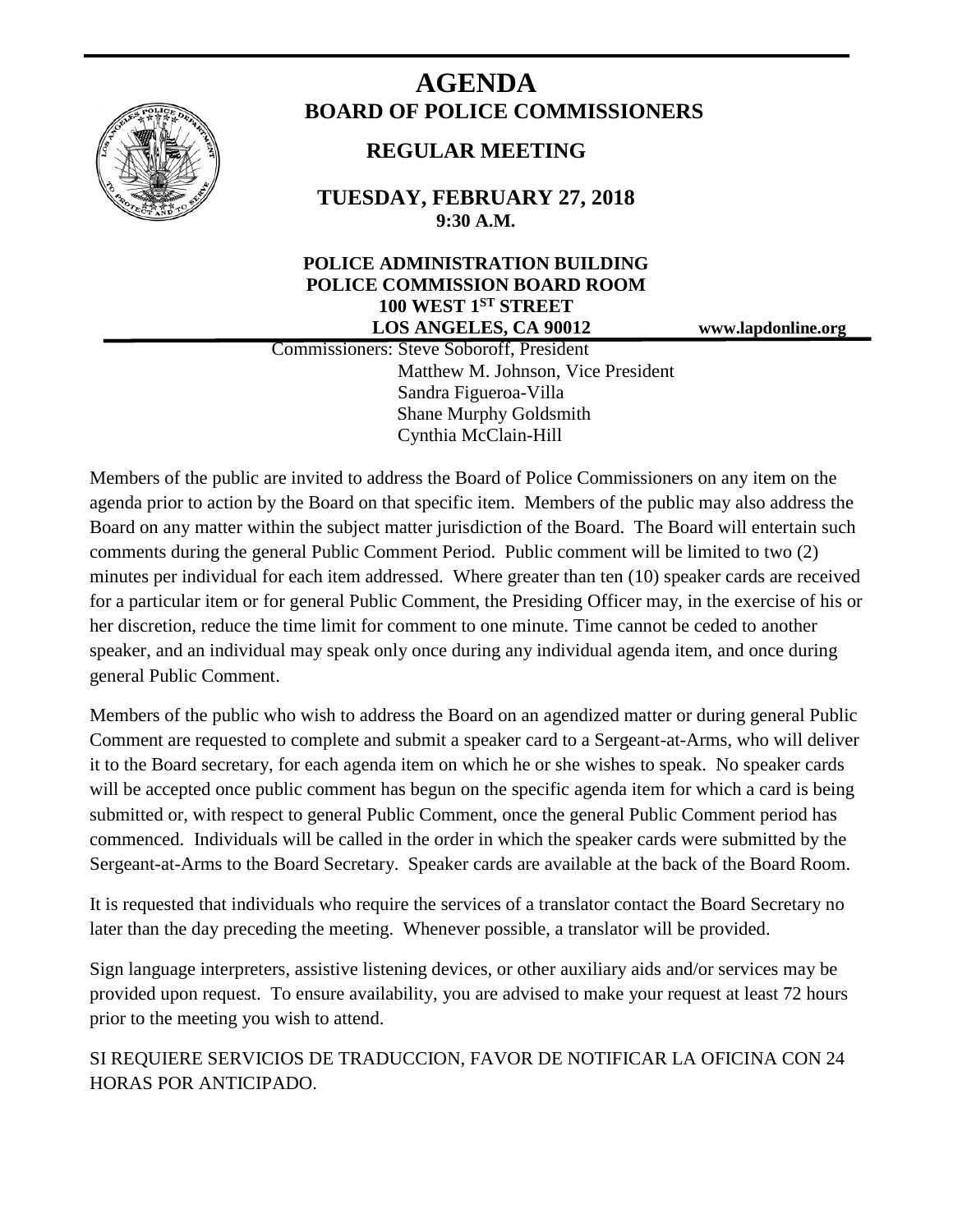#### 1. **CONSENT AGENDA ITEMS**

A. DEPARTMENT'S REPORT, dated February 23, 2018, relative to a monetary donation in the amount of \$6,048.52, from the Los Angeles Police Foundation, these funds were used to pay for a portion of the venue and food for the Chief of Police's Annual crimefighters Conference which was held on February 8, 2018, for the benefit of the Los Angeles Police Department, set forth. **IBPC #18-0080** 

Recommendation(s) for Board action:

APPROVE the Department's report and ACCEPT the donation.

B. DEPARTMENT'S REPORT, dated February 23, 2018, relative to a monetary donation in the amount of \$10,000.00, from the Los Angeles Police Foundation, these funds were used to pay for a portion of the venue and food for the Chief of Police's Annual Crimefighters Conference, which was held on February 7-8, 2018, for the benefit of the Los Angeles Police Department, as set forth. [\[BPC #18-0081\]](http://www.lapdpolicecom.lacity.org/022718/BPC_18-0081.pdf)

Recommendation(s) for Board action:

APPROVE the Department's report and ACCEPT the donation.

### 2. **REGULAR AGENDA ITEMS**

A. DEPARTMENT'S REPORT, dated February 22, 2018, relative to the response to the Office of the Inspector General's Youth Programs Recommendations, as set forth.

[\[BPC #18-0082\]](http://www.lapdpolicecom.lacity.org/022718/BPC_18-0082.pdf)

Recommendation(s) for Board action:

APPROVE the Department's report.

B. DEPARTMENT'S REPORT, dated February 22, 2018, relative to the Air Support Division Inspection, as set forth. **IDEN** [\[BPC #18-0083\]](http://www.lapdpolicecom.lacity.org/022718/BPC_18-0083.pdf)

Recommendation(s) for Board action:

APPROVE the Department's report.

### 3. **REPORT OF THE CHIEF OF POLICE**

- Significant Incidents and activities occurring during the period of February 20, 2018 through February 27, 2018
- Crime Statistics
- Recruitment/Reinstatement/Reassignment of Officers
- Department Personnel Strength

### 4. **PUBLIC COMMENT PERIOD**